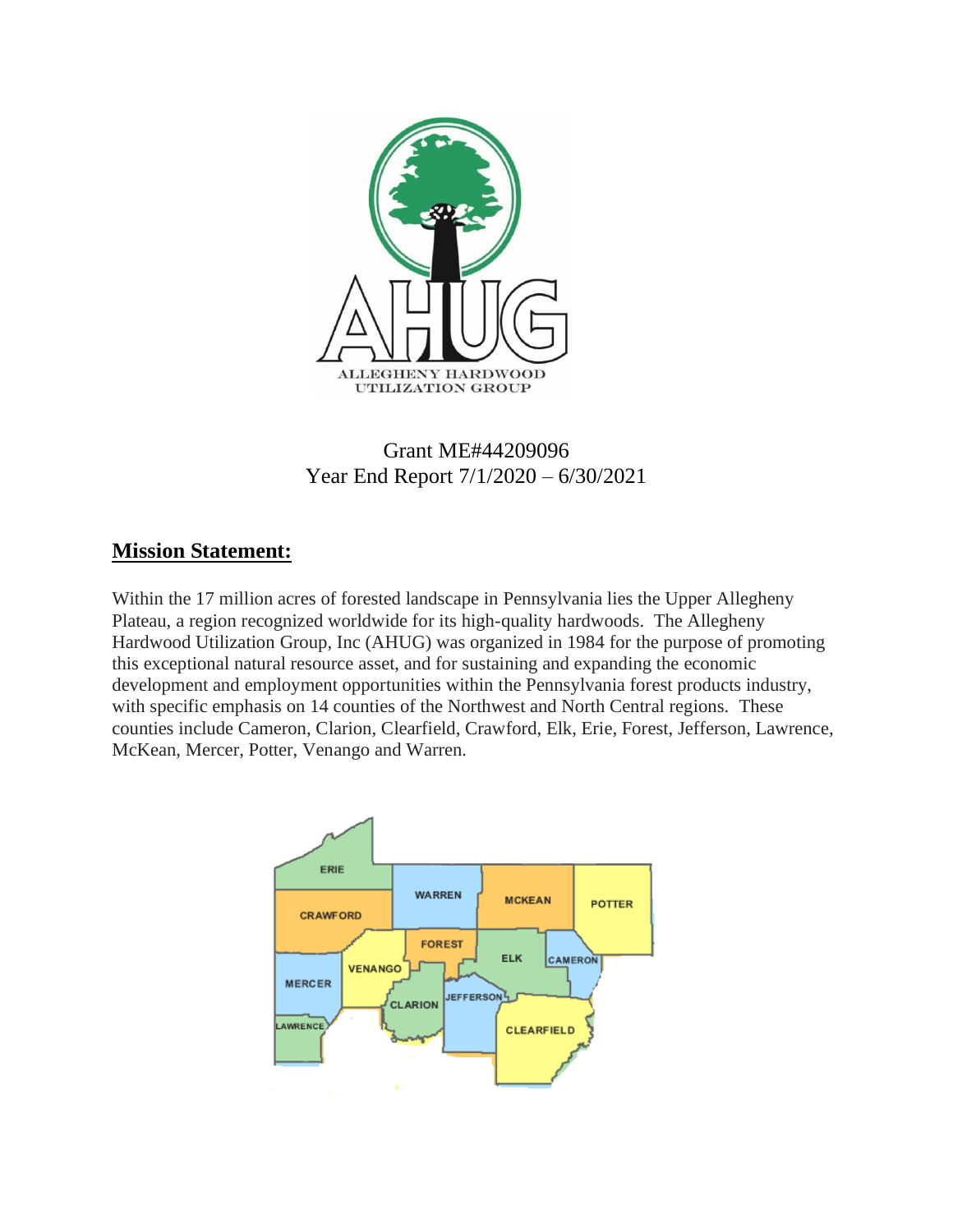#### **Summary:**

Program year 2020-2021 was a busy one for the Allegheny Hardwood Utilization Group. While Covid-19 continued to impact our programs, we did manage to increase our in-person interactions over the previous year during those windows of opportunity that opened in the fall of 2020 and again in late spring of 2021. We continued to rely heavily on technologies like Zoom and Teams to assist us in responding to the increased volume of requests for AHUG participation in addressing issues of importance to our regional and statewide forest products community.

AHUG remains committed to promoting an environment that is beneficial and attractive to industry, encouraging both the expansion of existing operations and the interest of additional primary, secondary and bi-products producers - creating jobs that support the continued health of the forests and the rural communities of the Allegheny region. In accomplishing this mission, AHUG focuses its efforts on:

- Marketing & Promotion
- Public Outreach & Education
- Industry Outreach, Support & Training
- Industry Representation
- Research & Development

All of AHUG's services are offered regardless of membership status. As a result, AHUG's activities impacted not only the nearly 100 hardwood companies, industry suppliers, academic and financial institutions, economic development organizations and government agencies who comprise our membership, but also a large number of regional and statewide non-member entities and individuals.

The AHUG staff would like to recognize the tremendous support that we have received over the past year from the Board and staff of the Hardwoods Development Council, from our sister agencies - Keystone Wood Products Association and Northern Tier Hardwoods Association and from partner agencies like the PA Forest Products Association and the PA Sustainable Forestry Initiative, with whom we work on a daily basis in serving the needs of the Pennsylvania hardwood industry.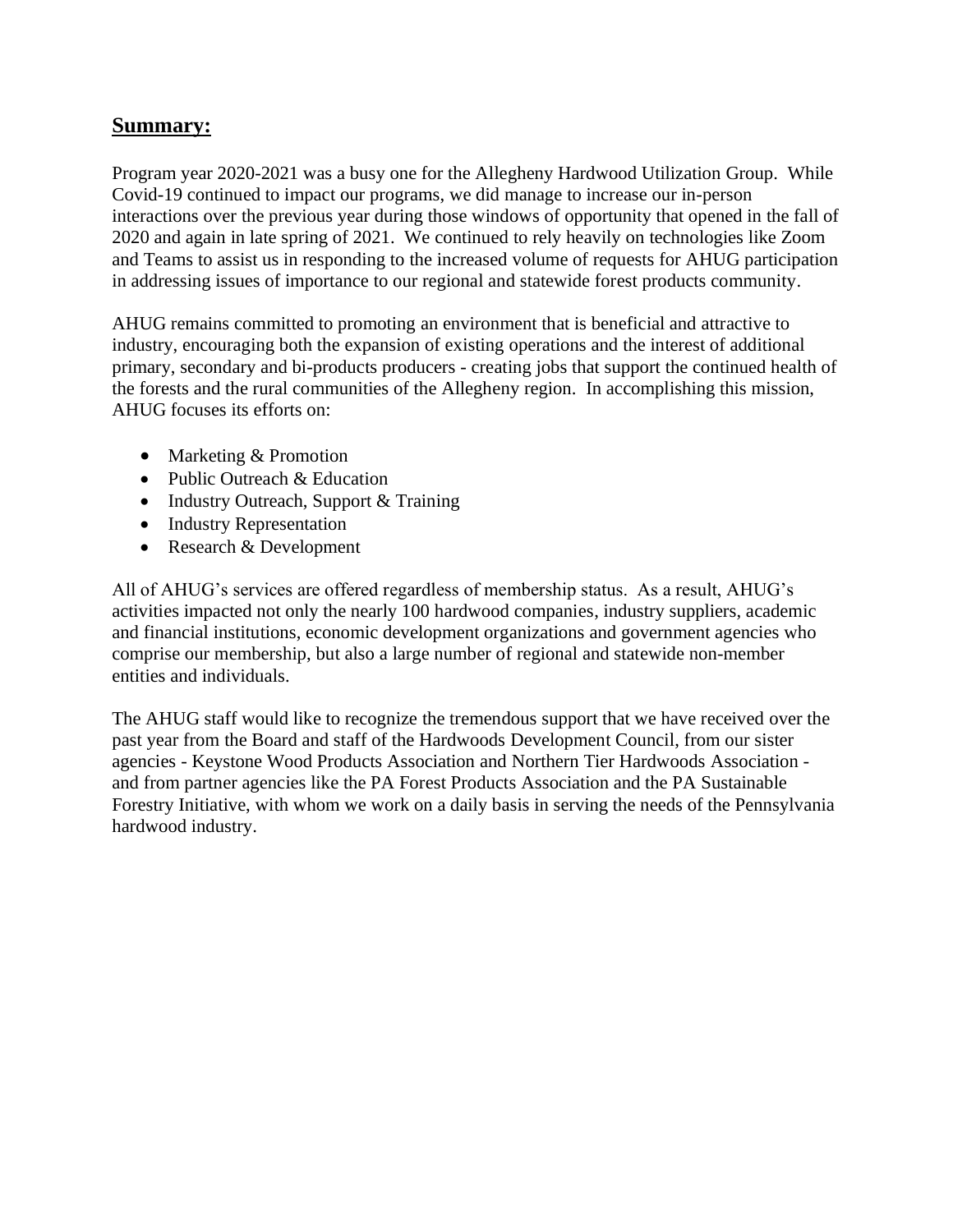## **2020/2021 Narrative**

### **Marketing & Promotion:**

Promotion of Pennsylvania's hardwood industry and the sustainable management of its natural resources is a fundamental component of the AHUG mission.

- We continue to support the efforts of the Real American Hardwood Promotion Coalition a collaborative effort of over 25 hardwood associations across the country dedicated to developing a coordinated domestic marketing/information campaign designed to effectively communicate the value, beauty and science-based benefits of real American hardwood products. AHUG's executive director currently serves as a member of the Board of Director's for the RAHC and was actively engaged during this program year in formalizing the organization as a 501c3, completing logo development and trademarking of the Real American Hardwood brand, developing an informational .org website and beginning the industry brand awareness and fundraising components of the campaign. Presented updates on RAHC progress to industry on numerous occasions, including the Indiana Hardwood Lumberman's Association trade show in Indianapolis, IN and Appalachian Hardwood Manufacturers Meeting in West Virginia.
- Participated in 2021 Virtual Pennsylvania Farm Show through production of an Instagram sawmill tour for the "Hardwood Takeover" and daily promotion of Farm Show activities.
- Took part in the 2021 PA Timber Show through hosting of AHUG booth, participation in Timber Strong Career Fair and coordination of guest speaker on the subject of workers comp.
- Increased the social media presence of AHUG by moving our newsletter, "Dimensions" to an online platform, expanding its circulation and impact in promoting awareness of the region's hardwood industry and natural resource assets.

### **Public Outreach & Education:**

AHUG is a principle provider and source of hardwood education for the general public throughout the fourteen-county region. While this area of our program continued to be impacted by COVID-19 in 2021, we accomplished the following:

- Partnered with industry volunteers, the HDC (Woodmobile), the McKean County Conservation District and the Lumber Heritage Region in providing Project Learning Tree presentations during Earth Day and Conservation Day programs for nearly 500 elementary students throughout the AHUG region. This brings the total number of students educated through our elementary programming to more than 18,500.
- Participated in middle and high school career awareness programs, including "Logs To Lumber" (Clearfield County), three virtual "Career Days" (Jefferson, Clearfield and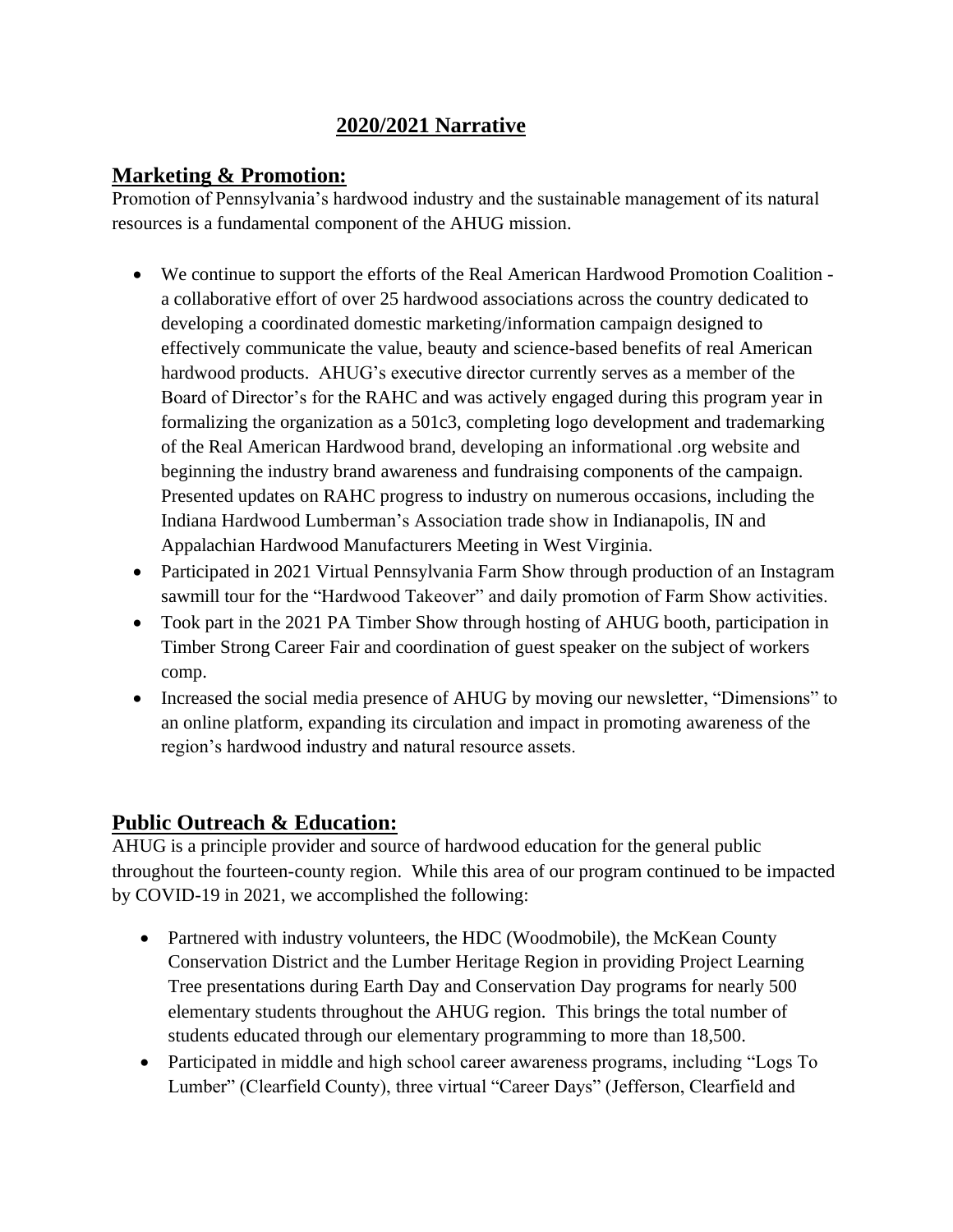Clarion Counties) and two hardwood manufacturing facility tours for high-school mentor programs (Potter, Elk & McKean Counties). Showcased paforestcareers.org in all presentations.

- Partnered with the Allegheny Forest Alliance and the Lumber Heritage Region in completing videos and educational kiosks for placement in several locations throughout the AHUG region (Elk, Forest and Potter counties). These touch screen kiosks each display two educational videos. One provides an overview of the history and importance of the Allegheny National Forest, and the other provides insight into the region's primary processing sector, demonstrating the role that active management and a robust hardwood industry play in maintaining PA's healthy working forests.
- AHUG is a member of the PA Project Learning Tree Steering Committee, who continued to work during this program year on the development of the PA specific module of the updated PLT resource guide.
- Co-sponsored the "Forever Forests" Exhibit at the Reading Public Museum (in conjunction with HDC, KWPA and NTHA).
- Worked with industry to secure hardwood products for interior finish of PA WILDS Media Lab in McKean County, PA in promotion of intended working forest messaging as a central theme.
- Coordinated realignment of Sandy Cochran Memorial Scholarship application process in effort to increase distribution and participation in the program.

# **Industry Outreach, Support & Training:**

Promoting continuous improvement of the hardwood sector and its influencing factors through industry outreach, support and training is key to advancing AHUG's mission.

- Continued to engage with landowners (both public and private) in efforts to promote sustainable forest management and to ensure industry's continued access to the region's hardwood resources. Important engagements this project year included hosting virtual ANF Timber Purchaser Meetings, USFS/ANF Small Business Set Aside Program 5-year review, working with Center For Private Forests/Woodlands Innovation and HDC/partners on efforts geared towards private landowners, providing written comment on public land management projects and operating plans, and onboarding of new AHUG members in the large landowner category (Conservancy and TIMO).
- Provided numerous B2B (Business to Partner) connections and landowner referrals.
- Worked with Kane Area Logger Safety Committee, HDC and Penn State Extension to coordinated Spotted Lanternfly Permitting and SFI CE credit for more than 100 individuals as part of the 2021 KALSC event.
- Coordinated Pipeline Safety/Awareness and First Aid/CPR sessions for SFI Training Schedules.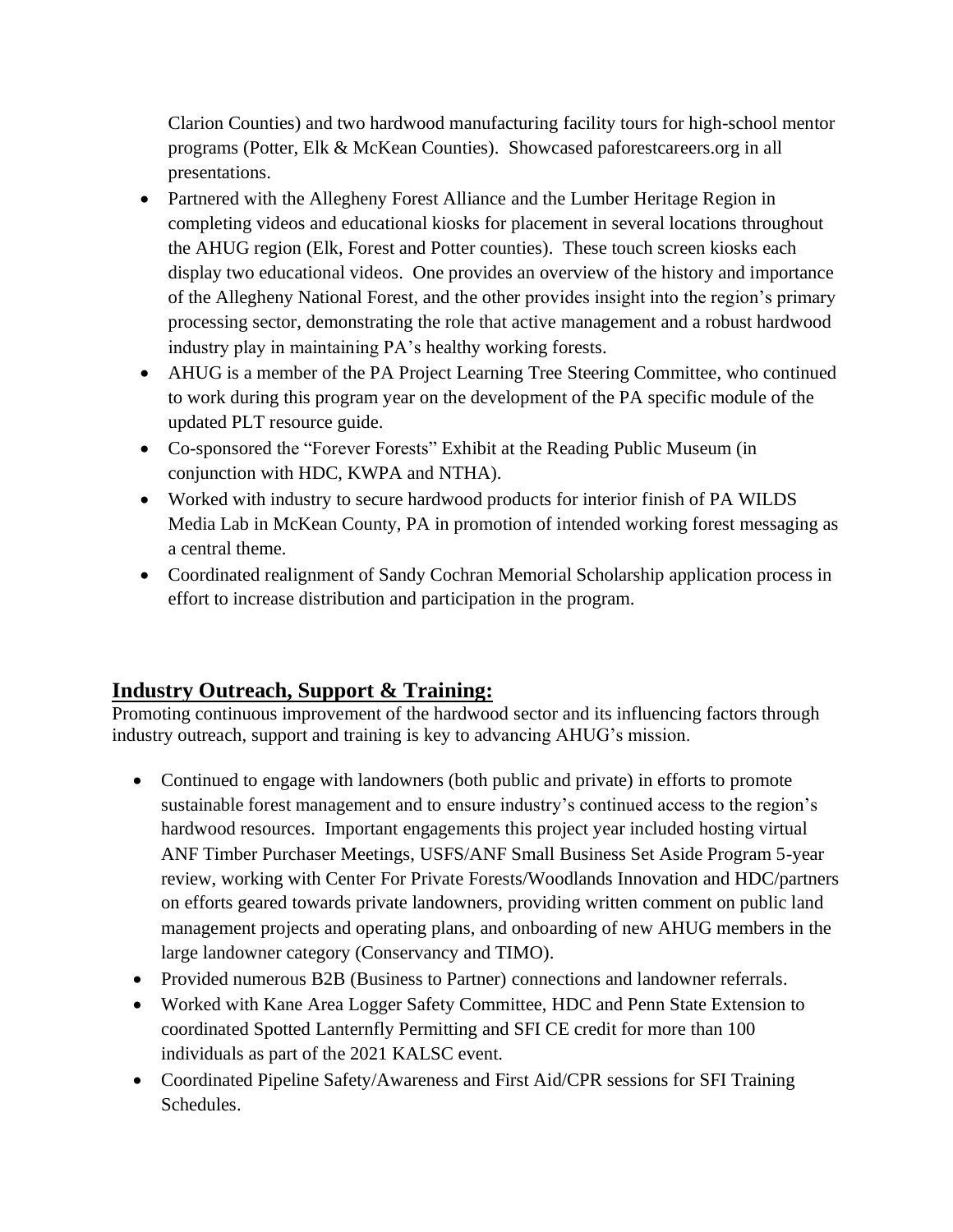- Provided ongoing administrative support for the Kinzua Quality Deer Cooperative.
- Worked with PA SFI and Penn State on initial development of Business Management training for the logging community.
- Continued to serve as the Co-Lead for the Allegheny Forest Health Collaborative, joining more than 50 government and private landowners, agencies and citizens throughout the region to inform, share best practices and achieve economies of scale in addressing critical forest health issues on the Allegheny Plateau. Co-organized virtual spring planning meeting and an in-person 4-stop fall field tour for 25+ legislative, agency and industry reps. Served on the Communications Committee in production/distribution of AFHC 2020 Annual Report.
- Continued efforts to address workman's comp for the logging sector. Organized/hosted stakeholder meetings, arranged guest speaker to provide insight into efforts undertaken in addressing similar concerns in VT, participated in development of expanded safety framework aimed at reducing injury, increasing comp participation and lowering rates.
- Provided updates to industry and public on expanding Spotted Lanternfly quarantine zone. Provided direct assistance to industry in obtaining SLF compliance and educational materials.
- Hosted bi-monthly AHUG board meetings and produced/distributed quarterly newsletter, "Dimensions" to industry members, AHUG partners and regional local/state/federal legislators.
- Hosted 22nd annual Women In Timber Luncheon, with guest speaker presenting LHR's Diversity Study on the Role of Women and Minorities in the history of our region's hardwood industry. Facilitated numerous connections between industry and researcher on this project.
- Promoted and participated in webinars to further enhance the industry & AHUG knowledge base - including Family Forest Carbon Credit Program, PSU (Forest Pest & Disease Update, Ask The Forest Experts, Carbon/Climate), NHLA Virtual Convention, ARC Workforce Development, PFA's Annual Symposium, BTEC Biomass Summit, etc.

### **Industry Representation:**

AHUG's Executive Director holds various positions and participates in many endeavors that provide representation for industry input and advancement of the goals and mission of the organization.

- Hardwoods Development Council
- SFI State Implementation Committee, providing coordination and support for the efforts of the PA Sustainable Forestry Initiative.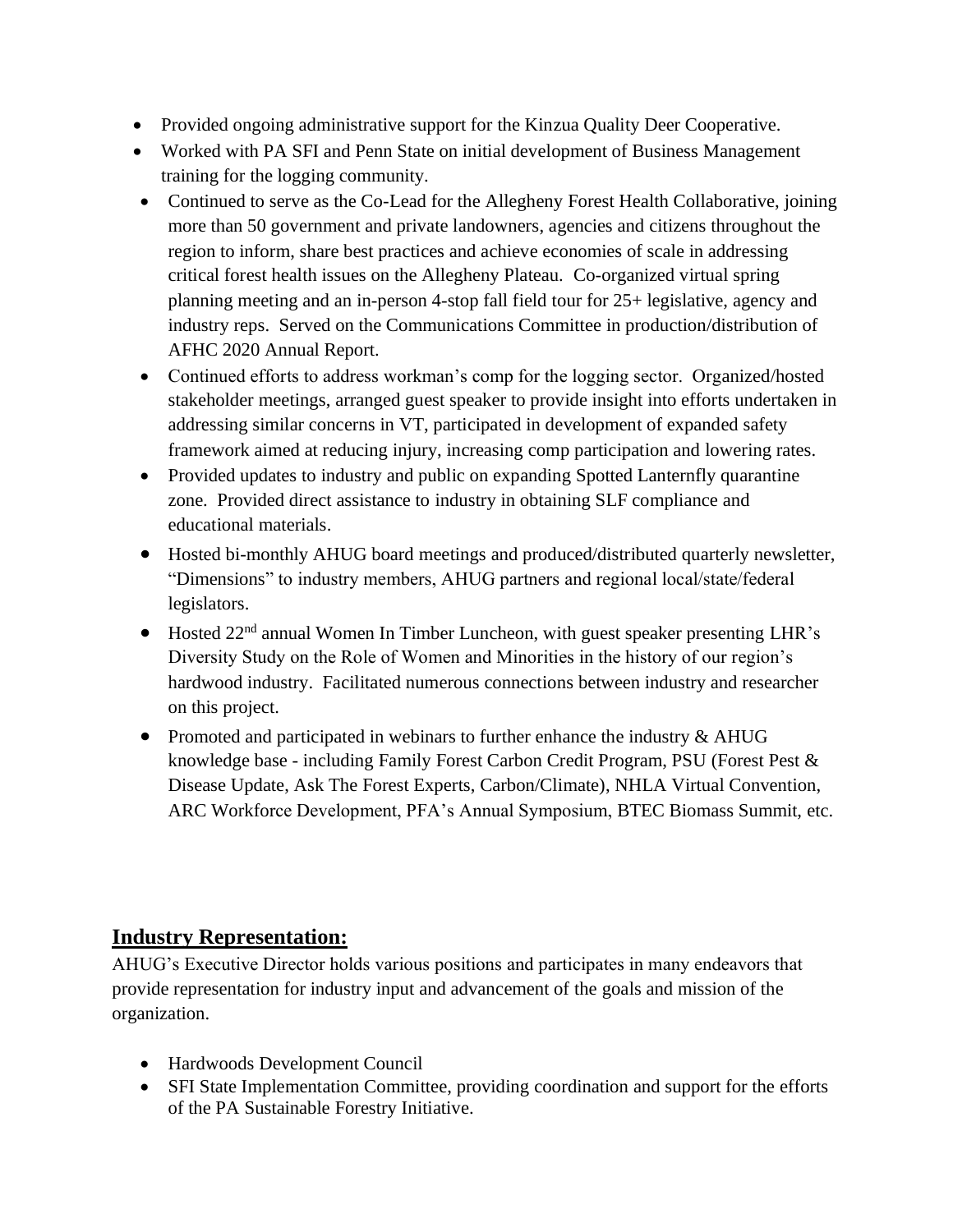- Northern PA Regional College
- North Central Regional Planning/Development's PREP Network
- Lumber Heritage Region
- PSU Ag Advisory Board
- TEAM Pennsylvania's Ag Advisory Board
- Allegheny Forest Alliance
- Roach Bauer Forestry Forum / Sandy Cochran Memorial Scholarship Committee
- Attended various legislative interaction events on behalf of regional industry.

#### **Research & Development:**

- AHUG has partnered with the ANF Research Station and the University of Missouri on a Birch regeneration study, funded through the Pennsylvania Farm Bill's Commonwealth Specialty Crop Grant program, designed to better understand the prolific nature of Birch regen in PA and potential management applications on BI and other species. The data compilation portion of this work is complete, with analysis and conclusions/impacts to be completed by 6/'22.
- Provided input to PSU in preparation of Pennsylvania-specific Mesophytic Cove Site information for industry support in meeting FSC's Controlled Wood mitigation requirements.



AHUG participated in PA Timber Show & Timber Strong Career Fair.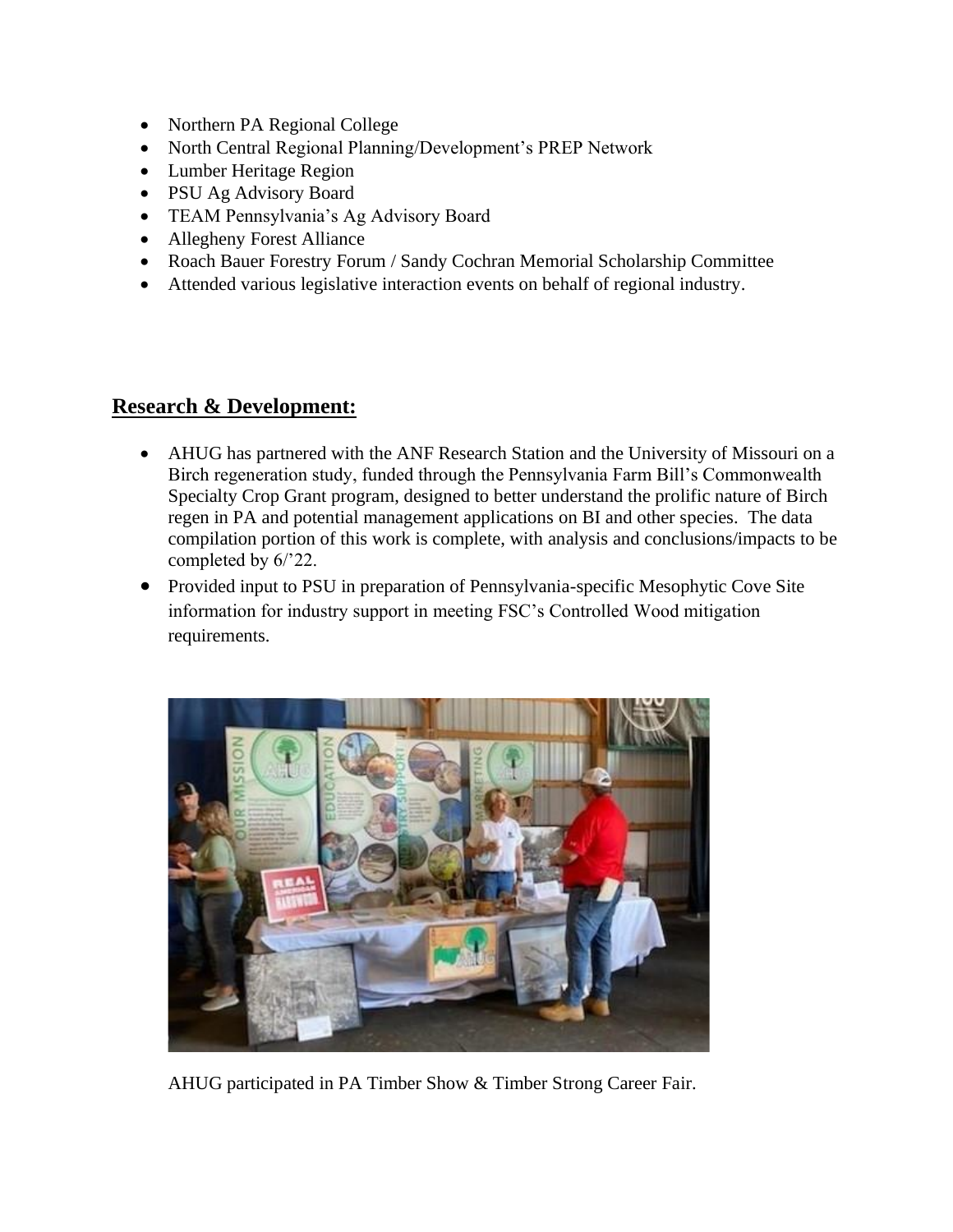

NTHA Program Manager, Sarah Hall-Bagdonas & KWPA Executive Director, Stephanie Phillips-Taggart joined AHUG in co-sponsoring Forever Forests Exhibit at Reading Children's Museum.



Over 100 individuals received Spotted Lanternfly Permits and SFI Continuing Ed credits at 2021 Kane Area Logging Safety event.